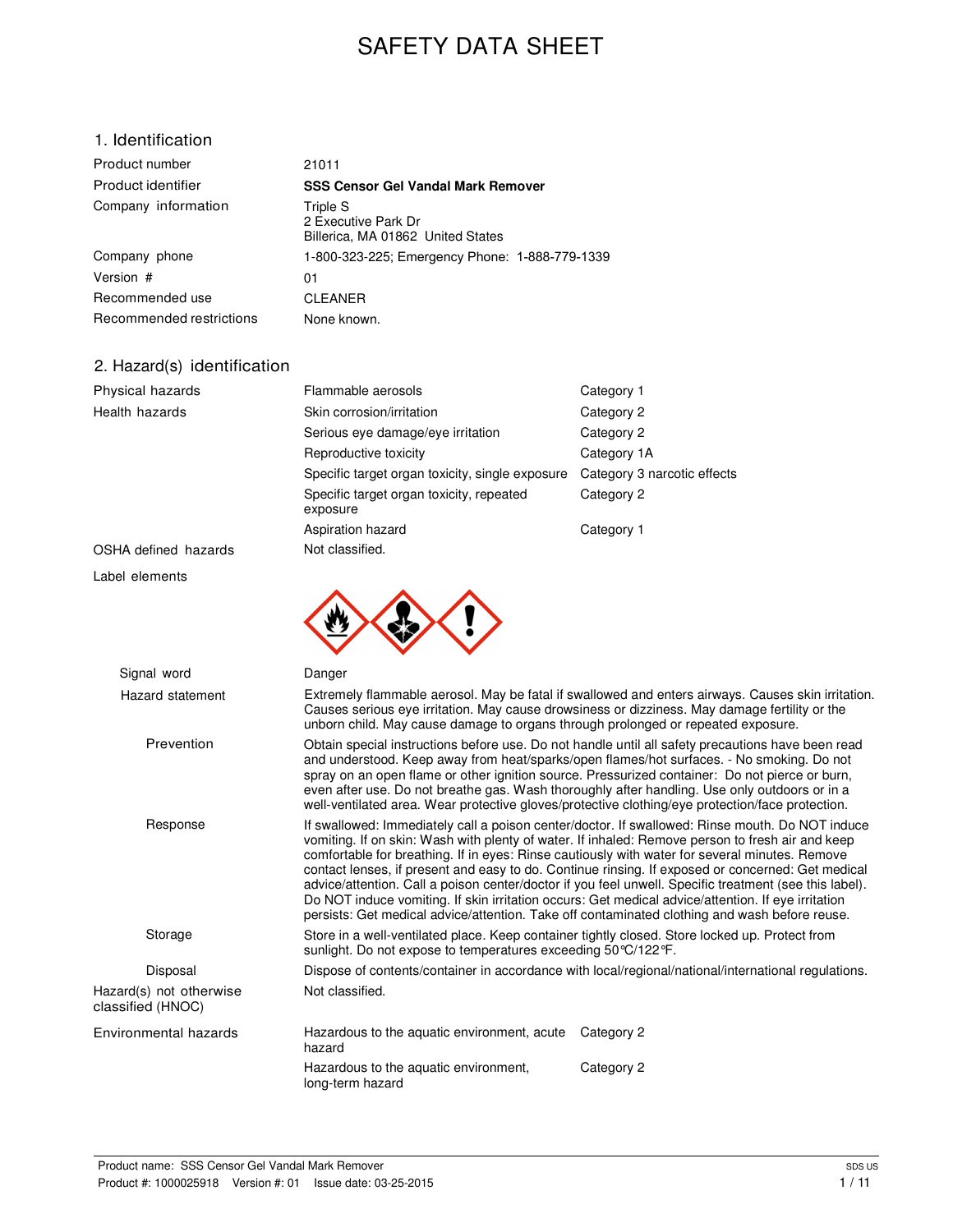#### Supplemental information

| Hazard statement | Toxic to aquatic life. Toxic to aquatic life with long lasting effects. |
|------------------|-------------------------------------------------------------------------|
| Prevention       | Avoid release to the environment.                                       |
| Response         | Collect spillage.                                                       |

28.11% of the mixture consists of component(s) of unknown acute hazards to the aquatic environment. 28.11% of the mixture consists of component(s) of unknown long-term hazards to the aquatic environment.

#### 3. Composition/information on ingredients

#### Mixtures

| Hazardous components                     |                          |               |            |
|------------------------------------------|--------------------------|---------------|------------|
| Chemical name                            | Common name and synonyms | CAS number    | %          |
| Toluene                                  |                          | 108-88-3      | $20 - 40$  |
| Propane                                  |                          | 74-98-6       | 10 - 20    |
| 2-Butoxyethanol                          |                          | 111-76-2      | $2.5 - 10$ |
| Acetone                                  |                          | $67 - 64 - 1$ | $2.5 - 10$ |
| <b>Butane</b>                            |                          | 106-97-8      | $2.5 - 10$ |
| Diethylene Glycol Monobutyl Ether        |                          | 112-34-5      | $2.5 - 10$ |
| 9-Octadecenoic Acid                      |                          | 112-80-1      | $1 - 2.5$  |
| Sodium Hydroxide                         |                          | 1310-73-2     | $0.1 - 1$  |
| Other components below reportable levels |                          |               | $20 - 40$  |

\*Designates that a specific chemical identity and/or percentage of composition has been withheld as a trade secret.

| 4. First-aid measures                                                        |                                                                                                                                                                                                                                                                                                                                  |
|------------------------------------------------------------------------------|----------------------------------------------------------------------------------------------------------------------------------------------------------------------------------------------------------------------------------------------------------------------------------------------------------------------------------|
| Inhalation                                                                   | Remove victim to fresh air and keep at rest in a position comfortable for breathing. Call a POISON<br>CENTER or doctor/physician if you feel unwell.                                                                                                                                                                             |
| Skin contact                                                                 | Remove contaminated clothing. Wash off with soap and plenty of water. If skin irritation occurs:<br>Get medical advice/attention.                                                                                                                                                                                                |
| Eye contact                                                                  | Immediately flush eyes with plenty of water for at least 15 minutes. Remove contact lenses, if<br>present and easy to do. Continue rinsing. Get medical attention if irritation develops and persists.                                                                                                                           |
| Ingestion                                                                    | Call a physician or poison control center immediately. Rinse mouth. Do not induce vomiting. If<br>vomiting occurs, keep head low so that stomach content doesn't get into the lungs. Aspiration may<br>cause pulmonary edema and pneumonitis.                                                                                    |
| Most important<br>symptoms/effects, acute and<br>delayed                     | Irritation of eyes and mucous membranes. Prolonged exposure may cause chronic effects. May<br>cause drowsiness or dizziness.                                                                                                                                                                                                     |
| Indication of immediate<br>medical attention and special<br>treatment needed | Provide general supportive measures and treat symptomatically.                                                                                                                                                                                                                                                                   |
| General information                                                          | Ensure that medical personnel are aware of the material(s) involved, and take precautions to<br>protect themselves. IF exposed or concerned: Get medical advice/attention. Wash contaminated<br>clothing before reuse.                                                                                                           |
| 5. Fire-fighting measures                                                    |                                                                                                                                                                                                                                                                                                                                  |
| Suitable extinguishing media                                                 | Powder. Water. Foam. Carbon dioxide (CO2).                                                                                                                                                                                                                                                                                       |
| Unsuitable extinguishing<br>media                                            | None known.                                                                                                                                                                                                                                                                                                                      |
| Specific hazards arising from<br>the chemical                                | Contents under pressure. Pressurized container may explode when exposed to heat or flame.                                                                                                                                                                                                                                        |
| Special protective equipment<br>and precautions for firefighters             | Firefighters must use standard protective equipment including flame retardant coat, helmet with<br>face shield, gloves, rubber boots, and in enclosed spaces, SCBA.                                                                                                                                                              |
| Fire-fighting<br>equipment/instructions                                      | Move containers from fire area if you can do so without risk. Use water spray to cool unopened<br>containers. Containers should be cooled with water to prevent vapor pressure build up. For<br>massive fire in cargo area, use unmanned hose holder or monitor nozzles, if possible. If not,<br>withdraw and let fire burn out. |
|                                                                              |                                                                                                                                                                                                                                                                                                                                  |

Specific methods Use standard firefighting procedures and consider the hazards of other involved materials. Move container from fire area if it can be done without risk. Cool containers exposed to flames with water until well after the fire is out. In the event of fire and/or explosion do not breathe fumes.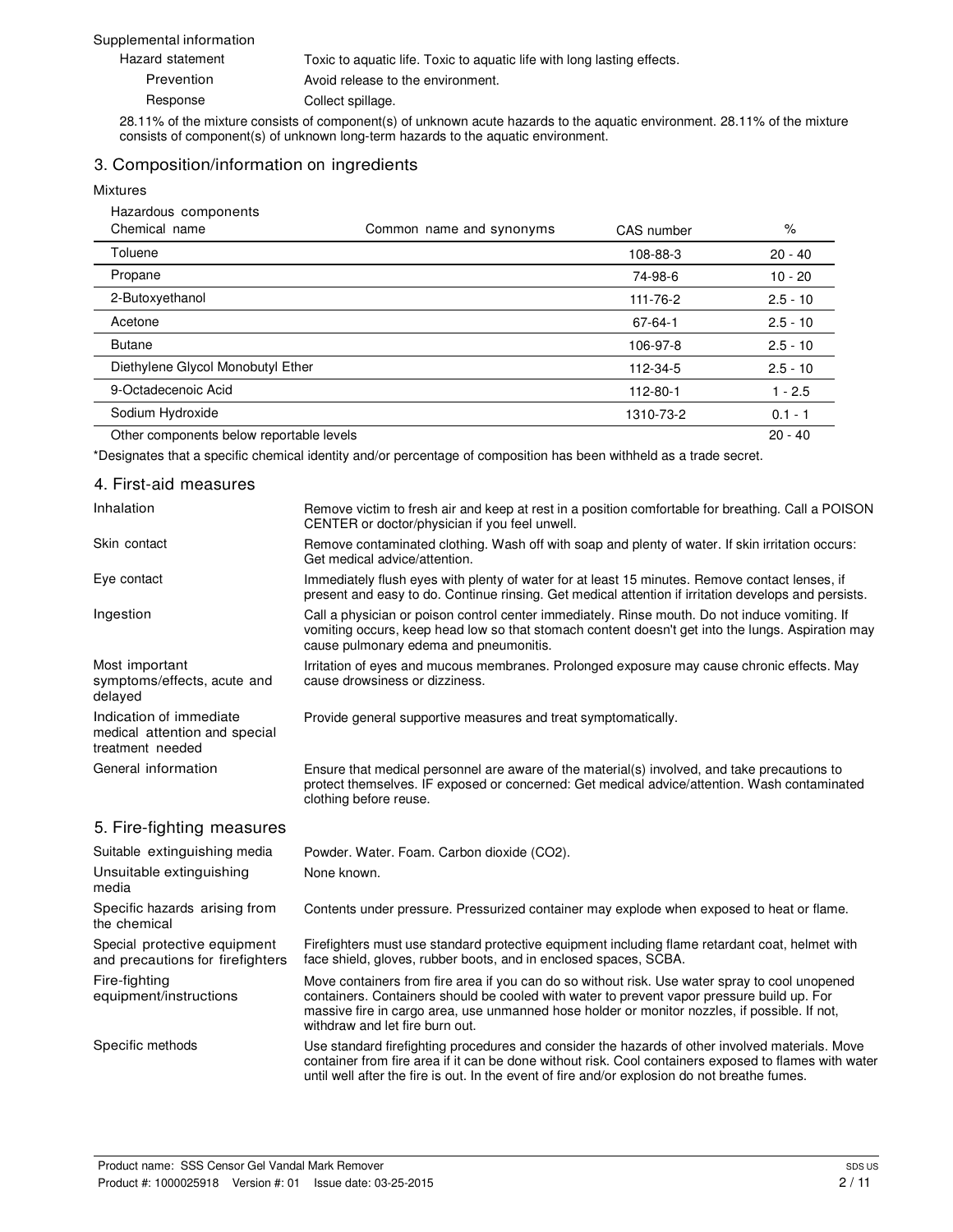### 6. Accidental release measures

| Personal precautions,<br>protective equipment and<br>emergency procedures | Keep unnecessary personnel away. Keep people away from and upwind of spill/leak. Keep out of<br>low areas. Wear appropriate personal protective equipment. Do not touch damaged containers or<br>spilled material unless wearing appropriate protective clothing. Ventilate closed spaces before<br>entering them. Local authorities should be advised if significant spillages cannot be contained. For<br>personal protection, see section 8 of the MSDS.                                                                                                                                                                                                                                                                                                                                                                                                                                                                                                                                                                      |
|---------------------------------------------------------------------------|----------------------------------------------------------------------------------------------------------------------------------------------------------------------------------------------------------------------------------------------------------------------------------------------------------------------------------------------------------------------------------------------------------------------------------------------------------------------------------------------------------------------------------------------------------------------------------------------------------------------------------------------------------------------------------------------------------------------------------------------------------------------------------------------------------------------------------------------------------------------------------------------------------------------------------------------------------------------------------------------------------------------------------|
| Methods and materials for<br>containment and cleaning up                  | Refer to attached safety data sheets and/or instructions for use. Eliminate all ignition sources (no<br>smoking, flares, sparks, or flames in immediate area). Keep combustibles (wood, paper, oil, etc.)<br>away from spilled material. Stop leak if you can do so without risk. Move the cylinder to a safe and<br>open area if the leak is irreparable. Isolate area until gas has dispersed. Collect spillage. Prevent<br>entry into waterways, sewer, basements or confined areas. Following product recovery, flush area<br>with water. For waste disposal, see section 13 of the MSDS.                                                                                                                                                                                                                                                                                                                                                                                                                                    |
| Environmental precautions                                                 | Avoid release to the environment. Contact local authorities in case of spillage to drain/aquatic<br>environment. Prevent further leakage or spillage if safe to do so. Do not contaminate water. Avoid<br>discharge into drains, water courses or onto the ground.                                                                                                                                                                                                                                                                                                                                                                                                                                                                                                                                                                                                                                                                                                                                                               |
| 7. Handling and storage                                                   |                                                                                                                                                                                                                                                                                                                                                                                                                                                                                                                                                                                                                                                                                                                                                                                                                                                                                                                                                                                                                                  |
| Precautions for safe handling                                             | Obtain special instructions before use. Do not handle until all safety precautions have been read<br>and understood. Pressurized container: Do not pierce or burn, even after use. Do not use if spray<br>button is missing or defective. Do not spray on a naked flame or any other incandescent material.<br>Do not smoke while using or until sprayed surface is thoroughly dry. Do not cut, weld, solder, drill,<br>grind, or expose containers to heat, flame, sparks, or other sources of ignition. All equipment used<br>when handling the product must be grounded. Do not re-use empty containers. Do not breathe<br>gas. Do not get this material in contact with skin. Avoid contact with eyes. Avoid contact during<br>pregnancy/while nursing. Avoid prolonged exposure. Use only in well-ventilated areas. Use<br>personal protective equipment as required. Observe good industrial hygiene practices. When<br>using, do not eat, drink or smoke. Wash hands thoroughly after handling. Do not empty into drains. |
| Conditions for safe storage,<br>including any incompatibilities           | Store locked up. Pressurized container. Protect from sunlight and do not expose to temperatures<br>exceeding 50 °C/122 °F. Do not puncture, incinerate or crush. Do not handle or store near an open<br>flame, heat or other sources of ignition. This material can accumulate static charge which may<br>cause spark and become an ignition source. Store away from incompatible materials (see Section<br>10 of the MSDS). Level 2 Aerosol.                                                                                                                                                                                                                                                                                                                                                                                                                                                                                                                                                                                    |

### 8. Exposure controls/personal protection

#### Occupational exposure limits

US. OSHA Table Z-1 Limits for Air Contaminants (29 CFR 1910.1000)

| Components                                  | Type        | Value             |  |
|---------------------------------------------|-------------|-------------------|--|
| 2-Butoxyethanol (CAS<br>$111 - 76 - 2$      | PEL         | 240 mg/m3         |  |
|                                             |             | 50 ppm            |  |
| Acetone (CAS 67-64-1)                       | PEL         | 2400 mg/m3        |  |
|                                             |             | 1000 ppm          |  |
| Propane (CAS 74-98-6)                       | PEL         | 1800 mg/m3        |  |
|                                             |             | 1000 ppm          |  |
| Sodium Hydroxide (CAS<br>1310-73-2)         | PEL         | $2$ mg/m $3$      |  |
| US. OSHA Table Z-2 (29 CFR 1910.1000)       |             |                   |  |
| Components                                  | Type        | Value             |  |
| Toluene (CAS 108-88-3)                      | Ceiling     | 300 ppm           |  |
|                                             | <b>TWA</b>  | 200 ppm           |  |
| US. ACGIH Threshold Limit Values            |             |                   |  |
| Components                                  | Type        | Value             |  |
| 2-Butoxyethanol (CAS<br>$111 - 76 - 2$      | <b>TWA</b>  | 20 ppm            |  |
| Acetone (CAS 67-64-1)                       | <b>STEL</b> | 750 ppm           |  |
|                                             | <b>TWA</b>  | 500 ppm           |  |
| Sodium Hydroxide (CAS<br>1310-73-2)         | Ceiling     | $2$ mg/m $3$      |  |
| Toluene (CAS 108-88-3)                      | <b>TWA</b>  | 20 ppm            |  |
| US. NIOSH: Pocket Guide to Chemical Hazards |             |                   |  |
| Components                                  | Type        | Value             |  |
| 2-Butoxyethanol (CAS<br>$111 - 76 - 2$      | <b>TWA</b>  | $24 \text{ mg/m}$ |  |
|                                             |             | 5 ppm             |  |
| Acetone (CAS 67-64-1)                       | <b>TWA</b>  | 590 mg/m3         |  |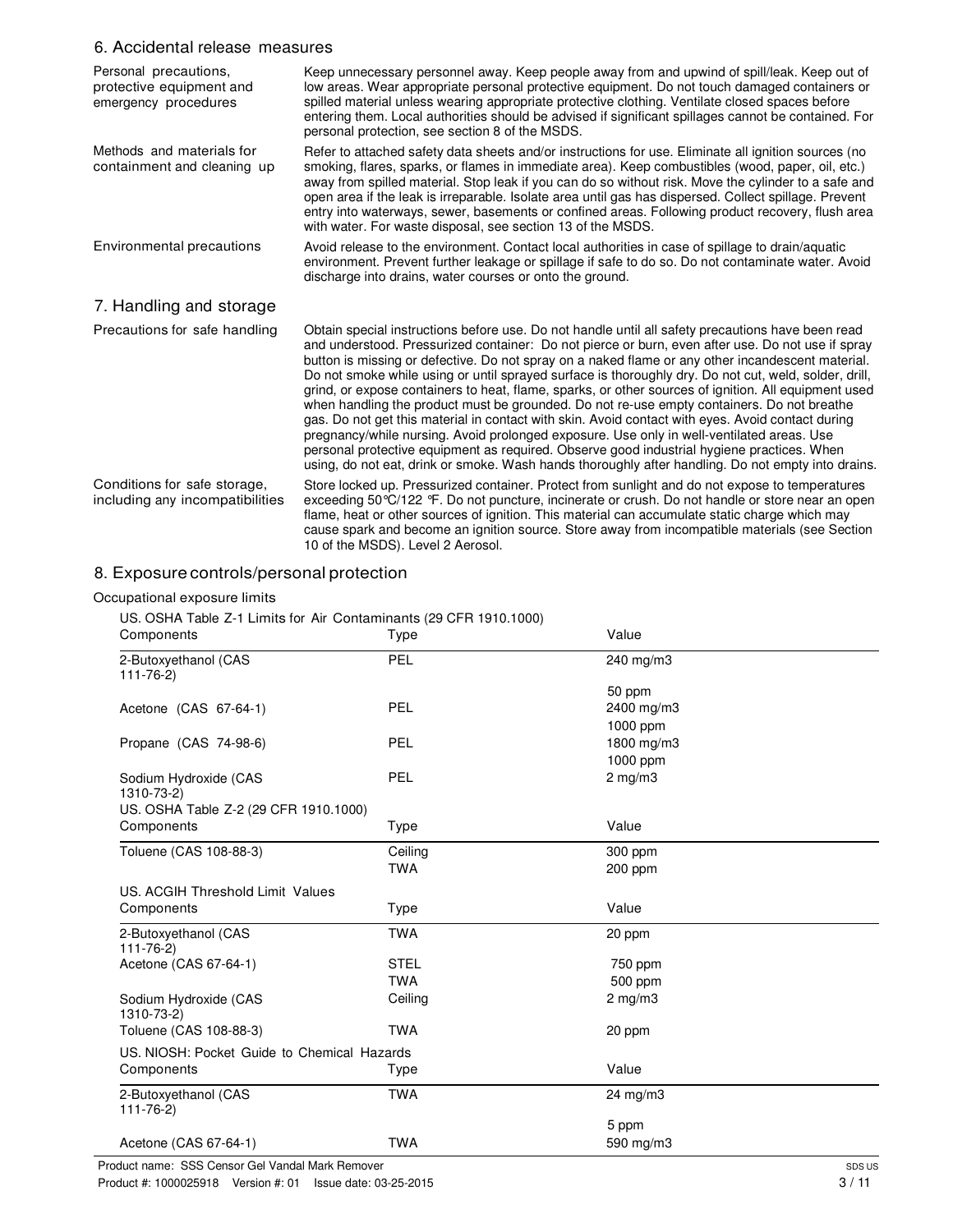| US. NIOSH: Pocket Guide to Chemical Hazards<br>Components                                           | Type                                                                                                                                                                                                                                                                |                                                |                                                        | Value                                                                  |                                                                                                                                                                                                                                                                                                              |
|-----------------------------------------------------------------------------------------------------|---------------------------------------------------------------------------------------------------------------------------------------------------------------------------------------------------------------------------------------------------------------------|------------------------------------------------|--------------------------------------------------------|------------------------------------------------------------------------|--------------------------------------------------------------------------------------------------------------------------------------------------------------------------------------------------------------------------------------------------------------------------------------------------------------|
|                                                                                                     |                                                                                                                                                                                                                                                                     |                                                |                                                        | 250 ppm                                                                |                                                                                                                                                                                                                                                                                                              |
| Butane (CAS 106-97-8)                                                                               | <b>TWA</b>                                                                                                                                                                                                                                                          |                                                |                                                        | 1900 mg/m3                                                             |                                                                                                                                                                                                                                                                                                              |
| Propane (CAS 74-98-6)                                                                               | <b>TWA</b>                                                                                                                                                                                                                                                          |                                                |                                                        | 800 ppm<br>1800 mg/m3                                                  |                                                                                                                                                                                                                                                                                                              |
|                                                                                                     |                                                                                                                                                                                                                                                                     |                                                |                                                        | 1000 ppm                                                               |                                                                                                                                                                                                                                                                                                              |
| Sodium Hydroxide (CAS<br>1310-73-2)                                                                 | Ceiling                                                                                                                                                                                                                                                             |                                                |                                                        | $2$ mg/m $3$                                                           |                                                                                                                                                                                                                                                                                                              |
| Toluene (CAS 108-88-3)                                                                              | <b>STEL</b>                                                                                                                                                                                                                                                         |                                                |                                                        | 560 mg/m3                                                              |                                                                                                                                                                                                                                                                                                              |
|                                                                                                     |                                                                                                                                                                                                                                                                     |                                                |                                                        | 150 ppm                                                                |                                                                                                                                                                                                                                                                                                              |
|                                                                                                     | <b>TWA</b>                                                                                                                                                                                                                                                          |                                                |                                                        | 375 mg/m3                                                              |                                                                                                                                                                                                                                                                                                              |
|                                                                                                     |                                                                                                                                                                                                                                                                     |                                                |                                                        | $100$ ppm                                                              |                                                                                                                                                                                                                                                                                                              |
| Biological limit values                                                                             |                                                                                                                                                                                                                                                                     |                                                |                                                        |                                                                        |                                                                                                                                                                                                                                                                                                              |
| <b>ACGIH Biological Exposure Indices</b><br>Components                                              | Value                                                                                                                                                                                                                                                               | Determinant                                    | Specimen                                               | Sampling Time                                                          |                                                                                                                                                                                                                                                                                                              |
|                                                                                                     | 200 mg/g                                                                                                                                                                                                                                                            |                                                | Creatinine in                                          |                                                                        |                                                                                                                                                                                                                                                                                                              |
| 2-Butoxyethanol (CAS<br>$111 - 76 - 2$                                                              |                                                                                                                                                                                                                                                                     | Butoxyacetic<br>acid (BAA),<br>with hydrolysis | urine                                                  |                                                                        |                                                                                                                                                                                                                                                                                                              |
| Acetone (CAS 67-64-1)                                                                               | $50 \text{ mg/l}$                                                                                                                                                                                                                                                   | Acetone                                        | Urine                                                  |                                                                        |                                                                                                                                                                                                                                                                                                              |
| Toluene (CAS 108-88-3)                                                                              | $0.3$ mg/g                                                                                                                                                                                                                                                          | o-Cresol, with                                 | Creatinine in                                          |                                                                        |                                                                                                                                                                                                                                                                                                              |
|                                                                                                     |                                                                                                                                                                                                                                                                     | hydrolysis                                     | urine                                                  |                                                                        |                                                                                                                                                                                                                                                                                                              |
|                                                                                                     | $0.03$ mg/l                                                                                                                                                                                                                                                         | Toluene                                        | Urine                                                  |                                                                        |                                                                                                                                                                                                                                                                                                              |
|                                                                                                     | $0.02$ mg/l                                                                                                                                                                                                                                                         | Toluene                                        | Blood                                                  |                                                                        |                                                                                                                                                                                                                                                                                                              |
| * - For sampling details, please see the source document.                                           |                                                                                                                                                                                                                                                                     |                                                |                                                        |                                                                        |                                                                                                                                                                                                                                                                                                              |
| Exposure guidelines                                                                                 |                                                                                                                                                                                                                                                                     |                                                |                                                        |                                                                        |                                                                                                                                                                                                                                                                                                              |
| US - California OELs: Skin designation                                                              |                                                                                                                                                                                                                                                                     |                                                |                                                        |                                                                        |                                                                                                                                                                                                                                                                                                              |
| 2-Butoxyethanol (CAS 111-76-2)<br>Toluene (CAS 108-88-3)                                            |                                                                                                                                                                                                                                                                     |                                                |                                                        | Can be absorbed through the skin.<br>Can be absorbed through the skin. |                                                                                                                                                                                                                                                                                                              |
| US - Minnesota Haz Subs: Skin designation applies                                                   |                                                                                                                                                                                                                                                                     |                                                |                                                        |                                                                        |                                                                                                                                                                                                                                                                                                              |
| 2-Butoxyethanol (CAS 111-76-2)<br>Toluene (CAS 108-88-3)                                            |                                                                                                                                                                                                                                                                     |                                                | Skin designation applies.<br>Skin designation applies. |                                                                        |                                                                                                                                                                                                                                                                                                              |
| US - Tennesse OELs: Skin designation                                                                |                                                                                                                                                                                                                                                                     |                                                |                                                        |                                                                        |                                                                                                                                                                                                                                                                                                              |
| 2-Butoxyethanol (CAS 111-76-2)<br>US NIOSH Pocket Guide to Chemical Hazards: Skin designation       |                                                                                                                                                                                                                                                                     |                                                |                                                        | Can be absorbed through the skin.                                      |                                                                                                                                                                                                                                                                                                              |
| 2-Butoxyethanol (CAS 111-76-2)<br>US. OSHA Table Z-1 Limits for Air Contaminants (29 CFR 1910.1000) |                                                                                                                                                                                                                                                                     |                                                |                                                        | Can be absorbed through the skin.                                      |                                                                                                                                                                                                                                                                                                              |
| 2-Butoxyethanol (CAS 111-76-2)                                                                      |                                                                                                                                                                                                                                                                     |                                                |                                                        | Can be absorbed through the skin.                                      |                                                                                                                                                                                                                                                                                                              |
| Appropriate engineering                                                                             |                                                                                                                                                                                                                                                                     |                                                |                                                        |                                                                        | Good general ventilation (typically 10 air changes per hour) should be used. Ventilation rates                                                                                                                                                                                                               |
| controls                                                                                            | eyewash station.                                                                                                                                                                                                                                                    |                                                |                                                        |                                                                        | should be matched to conditions. If applicable, use process enclosures, local exhaust ventilation,<br>or other engineering controls to maintain airborne levels below recommended exposure limits. If<br>exposure limits have not been established, maintain airborne levels to an acceptable level. Provide |
| Individual protection measures, such as personal protective equipment                               |                                                                                                                                                                                                                                                                     |                                                |                                                        |                                                                        |                                                                                                                                                                                                                                                                                                              |
| Eye/face protection                                                                                 | Wear eye/face protection. Wear safety glasses with side shields (or goggles).                                                                                                                                                                                       |                                                |                                                        |                                                                        |                                                                                                                                                                                                                                                                                                              |
| Hand protection                                                                                     | Wear protective gloves.                                                                                                                                                                                                                                             |                                                |                                                        |                                                                        |                                                                                                                                                                                                                                                                                                              |
| Other                                                                                               | Wear appropriate chemical resistant clothing.                                                                                                                                                                                                                       |                                                |                                                        |                                                                        |                                                                                                                                                                                                                                                                                                              |
| Respiratory protection                                                                              | air-supplied respirator.                                                                                                                                                                                                                                            |                                                |                                                        |                                                                        | If permissible levels are exceeded use NIOSH mechanical filter / organic vapor cartridge or an                                                                                                                                                                                                               |
| Thermal hazards                                                                                     | Wear appropriate thermal protective clothing, when necessary.                                                                                                                                                                                                       |                                                |                                                        |                                                                        |                                                                                                                                                                                                                                                                                                              |
| General hygiene<br>considerations                                                                   | When using, do not eat, drink or smoke. Always observe good personal hygiene measures, such<br>as washing after handling the material and before eating, drinking, and/or smoking. Routinely<br>wash work clothing and protective equipment to remove contaminants. |                                                |                                                        |                                                                        |                                                                                                                                                                                                                                                                                                              |
| 9. Physical and chemical properties                                                                 |                                                                                                                                                                                                                                                                     |                                                |                                                        |                                                                        |                                                                                                                                                                                                                                                                                                              |
| Appearance                                                                                          | Viscous. Liquid.                                                                                                                                                                                                                                                    |                                                |                                                        |                                                                        |                                                                                                                                                                                                                                                                                                              |
| Color                                                                                               | Tan.                                                                                                                                                                                                                                                                |                                                |                                                        |                                                                        |                                                                                                                                                                                                                                                                                                              |
| Form                                                                                                | Aerosol.                                                                                                                                                                                                                                                            |                                                |                                                        |                                                                        |                                                                                                                                                                                                                                                                                                              |
| Physical state                                                                                      | Gas.                                                                                                                                                                                                                                                                |                                                |                                                        |                                                                        |                                                                                                                                                                                                                                                                                                              |
| Flash point                                                                                         | -156.00 °F (-104.44 °C) Propellant estimated                                                                                                                                                                                                                        |                                                |                                                        |                                                                        |                                                                                                                                                                                                                                                                                                              |

Melting point/freezing point Not available.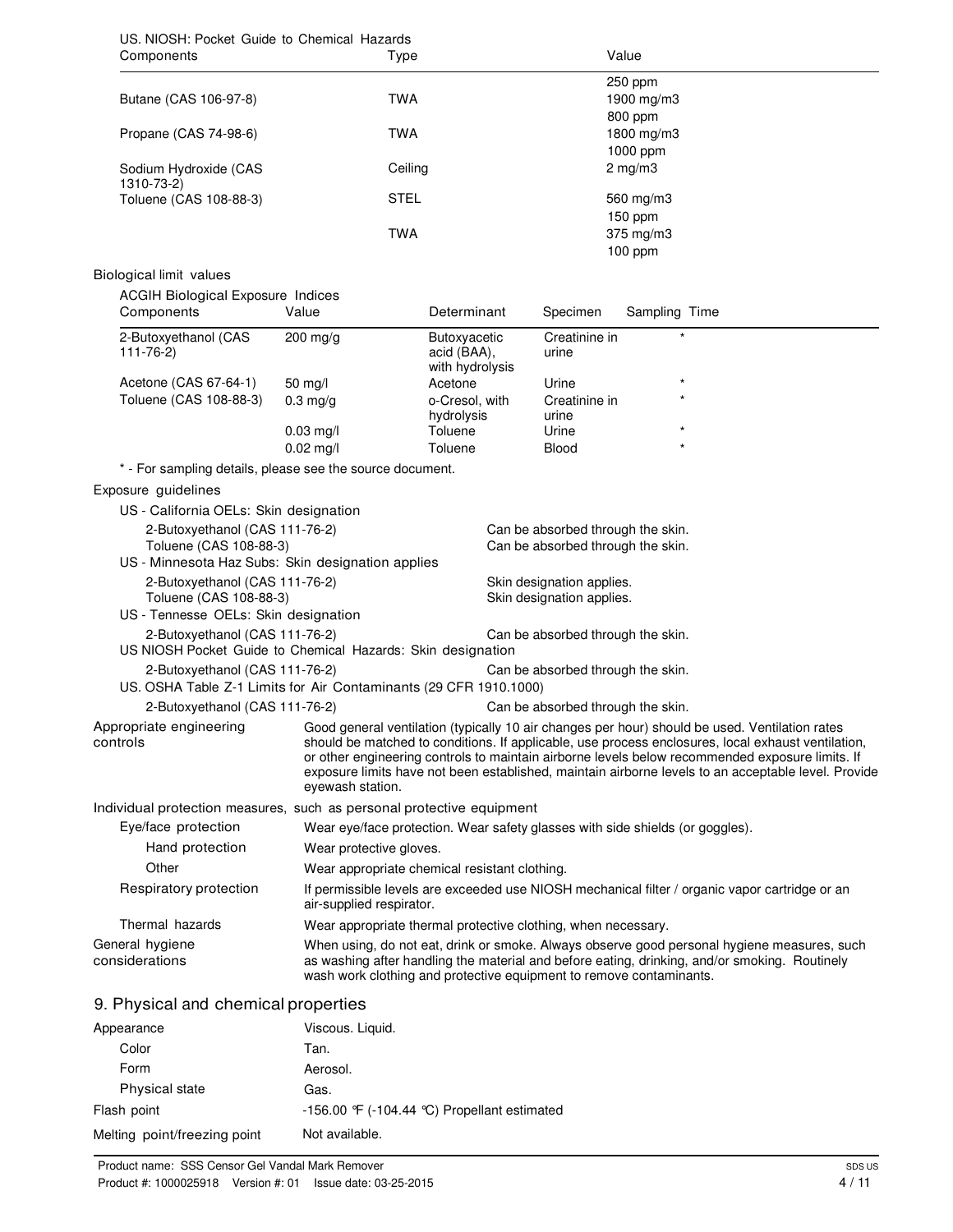| Odor              | Solvent.                    |
|-------------------|-----------------------------|
| рH                | 12.5 - 13.4 estimated       |
| Solubility(ies)   | Not available.              |
| Vapor density     | Not available.              |
| Vapor pressure    | 60 - 75 psig @70F estimated |
| Viscosity         | Not available.              |
| Other information |                             |
| Specific gravity  | 0.751 estimated             |

### 10. Stability and reactivity

| Reactivity                            | The product is stable and non-reactive under normal conditions of use, storage and transport.                                   |
|---------------------------------------|---------------------------------------------------------------------------------------------------------------------------------|
| Chemical stability                    | Material is stable under normal conditions.                                                                                     |
| Possibility of hazardous<br>reactions | Hazardous polymerization does not occur.                                                                                        |
| Conditions to avoid                   | Avoid temperatures exceeding the flash point. This product may react with oxidizing agents. Do not<br>mix with other chemicals. |
| Hazardous decomposition<br>products   | No hazardous decomposition products are known.                                                                                  |

### 11. Toxicological information

### Information on likely routes of exposure

| Ingestion                                                                          | May be fatal if swallowed and enters airways.                                                                                                               |  |
|------------------------------------------------------------------------------------|-------------------------------------------------------------------------------------------------------------------------------------------------------------|--|
| Inhalation                                                                         | May be fatal if swallowed and enters airways. Prolonged inhalation may be harmful. Narcotic<br>effects. May cause damage to organs by inhalation.           |  |
| Skin contact                                                                       | Causes skin irritation.                                                                                                                                     |  |
|                                                                                    | 2-Butoxy ethanol may be absorbed through the skin in toxic amounts if contact is repeated and<br>prolonged. These effects have not been observed in humans. |  |
| Eye contact                                                                        | Causes serious eye irritation.                                                                                                                              |  |
| Symptoms related to the<br>physical, chemical and<br>toxicological characteristics | Symptoms of overexposure may be headache, dizziness, tiredness, nausea and vomiting. Irritant<br>effects.                                                   |  |
|                                                                                    |                                                                                                                                                             |  |

#### Information on toxicological effects

| Acute toxicity                 | May be fatal if swallowed and enters airways. Narcotic effects. |                           |
|--------------------------------|-----------------------------------------------------------------|---------------------------|
| Product                        | Species                                                         | <b>Test Results</b>       |
|                                | 15 OZ GRAFFITI RMVR PLSTC-SAFE (CAS Mixture)                    |                           |
| Acute                          |                                                                 |                           |
| Oral                           |                                                                 |                           |
| LD50                           | Rat                                                             | 9059.501 mg/kg, estimated |
| Components                     | Species                                                         | <b>Test Results</b>       |
| 2-Butoxyethanol (CAS 111-76-2) |                                                                 |                           |
| Acute                          |                                                                 |                           |
| Dermal                         |                                                                 |                           |
| LD50                           | Rabbit                                                          | 220 mg/kg                 |
| Inhalation                     |                                                                 |                           |
| <b>LC50</b>                    | Mouse                                                           | 700 mg/l, 7 Hours         |
|                                | Rat                                                             | 450 mg/l, 4 Hours         |
|                                |                                                                 | 2.21 mg/l/4h              |
| Oral                           |                                                                 |                           |
| LD50                           | Guinea pig                                                      | 1.2 g/kg                  |
|                                | Mouse                                                           | $1.2$ g/kg                |
|                                | Rabbit                                                          | $0.32$ g/kg               |
|                                | Rat                                                             | 470 mg/kg                 |
| Other                          |                                                                 |                           |
| LD <sub>50</sub>               | Mouse                                                           | 1130 mg/kg                |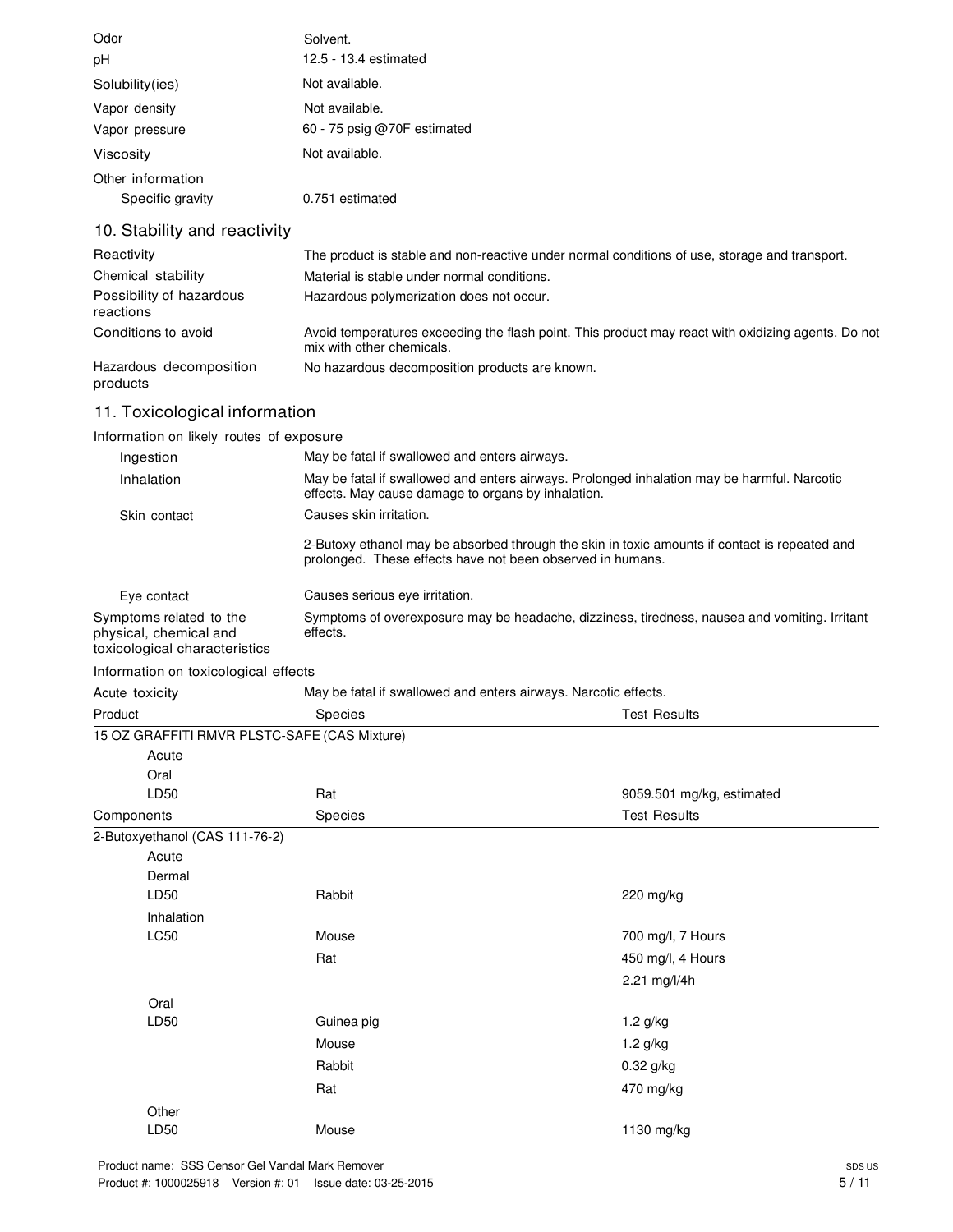| Components                       |                                                  | Species    | <b>Test Results</b>         |  |
|----------------------------------|--------------------------------------------------|------------|-----------------------------|--|
|                                  |                                                  | Rabbit     | 280 mg/kg                   |  |
|                                  |                                                  | Rat        | 340 mg/kg                   |  |
|                                  | 9-Octadecenoic Acid (CAS 112-80-1)               |            |                             |  |
| Acute                            |                                                  |            |                             |  |
|                                  | Dermal<br>LD50                                   | Guinea pig | > 3000 mg/kg                |  |
|                                  | Oral<br>LD50                                     | Rat        | 74 g/kg                     |  |
|                                  | Other                                            |            |                             |  |
|                                  | LD50                                             | Mouse      | 230 mg/kg                   |  |
|                                  |                                                  | Rat        | 2.4 mg/kg                   |  |
|                                  | Acetone (CAS 67-64-1)                            |            |                             |  |
|                                  | Acute                                            |            |                             |  |
|                                  | Dermal                                           |            |                             |  |
|                                  | LD50                                             | Rabbit     | 20000 mg/kg                 |  |
|                                  |                                                  |            | 20 ml/kg                    |  |
|                                  | Inhalation                                       |            |                             |  |
|                                  | <b>LC50</b>                                      | Rat        | 76 mg/l, 4 Hours            |  |
|                                  |                                                  |            | 50.1 mg/l, 8 Hours          |  |
|                                  | Oral                                             |            |                             |  |
|                                  | LD50                                             | Mouse      | 3000 mg/kg                  |  |
|                                  |                                                  | Rabbit     | 5340 mg/kg                  |  |
|                                  |                                                  |            |                             |  |
|                                  |                                                  | Rat        | 5800 mg/kg                  |  |
|                                  | Other                                            |            |                             |  |
|                                  | LD50                                             | Mouse      | 1297 mg/kg                  |  |
|                                  |                                                  | Rat        | 5500 mg/kg                  |  |
|                                  | Butane (CAS 106-97-8)                            |            |                             |  |
|                                  | Acute                                            |            |                             |  |
|                                  | Inhalation                                       |            |                             |  |
|                                  | <b>LC50</b>                                      | Mouse      | 680 mg/l, 2 Hours           |  |
|                                  |                                                  | Rat        | 658 mg/l, 4 Hours           |  |
|                                  | Diethylene Glycol Monobutyl Ether (CAS 112-34-5) |            |                             |  |
|                                  | Acute                                            |            |                             |  |
|                                  | Dermal                                           |            |                             |  |
|                                  | LD50                                             | Rabbit     | 2700 mg/kg                  |  |
|                                  | Oral                                             |            |                             |  |
|                                  | LD50                                             | Guinea pig | 2000 mg/kg                  |  |
|                                  |                                                  | Mouse      | 2400 mg/kg                  |  |
|                                  |                                                  | Rabbit     | 2200 mg/kg                  |  |
|                                  |                                                  | Rat        | 4500 mg/kg                  |  |
|                                  | Other                                            |            |                             |  |
|                                  | LD50                                             | Mouse      | 850 mg/kg                   |  |
|                                  |                                                  |            |                             |  |
|                                  |                                                  | Rat        | 500 mg/kg                   |  |
|                                  | Propane (CAS 74-98-6)                            |            |                             |  |
|                                  | Acute                                            |            |                             |  |
|                                  | Inhalation                                       |            |                             |  |
|                                  | LC50                                             | Rat        | > 1442.847 mg/l, 15 Minutes |  |
|                                  |                                                  |            | 658 mg/l/4h                 |  |
| Sodium Hydroxide (CAS 1310-73-2) |                                                  |            |                             |  |
|                                  | Acute                                            |            |                             |  |
|                                  | Dermal                                           |            |                             |  |
|                                  | LD50                                             | Rat        | 1350 mg/kg                  |  |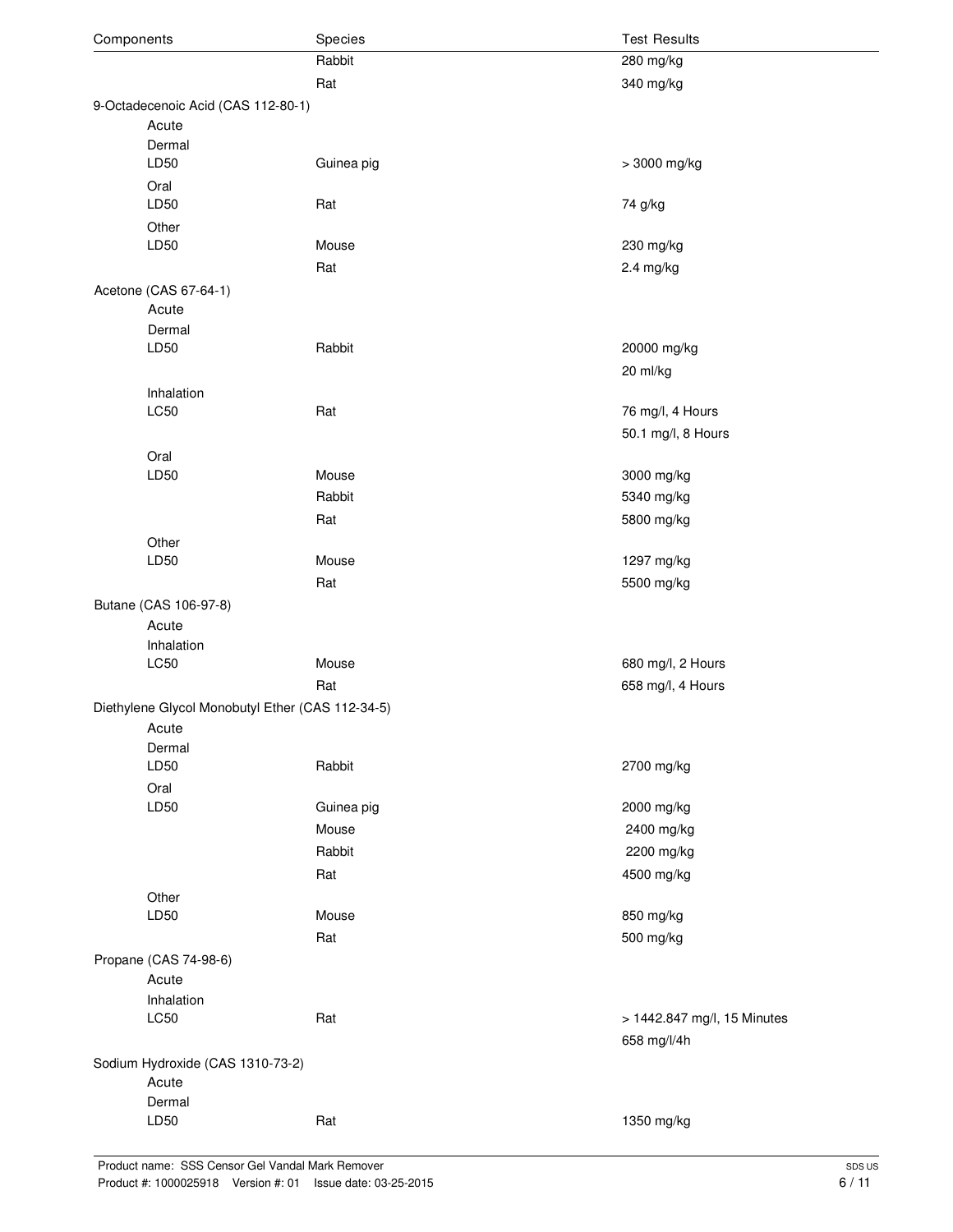| Other<br>LD50<br>Mouse<br>40 mg/kg<br>Toluene (CAS 108-88-3)<br>Acute<br>Dermal<br>LD50<br>Rabbit<br>12124 mg/kg<br>14.1 ml/kg<br>Inhalation                                                           | <b>Test Results</b> |  |
|--------------------------------------------------------------------------------------------------------------------------------------------------------------------------------------------------------|---------------------|--|
|                                                                                                                                                                                                        |                     |  |
|                                                                                                                                                                                                        |                     |  |
|                                                                                                                                                                                                        |                     |  |
|                                                                                                                                                                                                        |                     |  |
|                                                                                                                                                                                                        |                     |  |
|                                                                                                                                                                                                        |                     |  |
|                                                                                                                                                                                                        |                     |  |
| <b>LC50</b><br>Mouse<br>5320 mg/l, 8 Hours                                                                                                                                                             |                     |  |
| 400 mg/l, 24 Hours                                                                                                                                                                                     |                     |  |
| Rat<br>26700 mg/l, If <1L: Consumer Commodity<br>Hours                                                                                                                                                 |                     |  |
| 12200 mg/l, 2 Hours                                                                                                                                                                                    |                     |  |
| 8000 mg/l, 4 Hours                                                                                                                                                                                     |                     |  |
| Oral                                                                                                                                                                                                   |                     |  |
| LD50<br>Rat<br>$2.6$ g/kg                                                                                                                                                                              |                     |  |
| Other                                                                                                                                                                                                  |                     |  |
| LD50<br>Mouse<br>59 mg/kg                                                                                                                                                                              |                     |  |
| Rat<br>1332 mg/kg                                                                                                                                                                                      |                     |  |
| * Estimates for product may be based on additional component data not shown.                                                                                                                           |                     |  |
| Skin corrosion/irritation<br>Causes skin irritation.                                                                                                                                                   |                     |  |
| Serious eye damage/eye<br>Causes serious eye irritation.                                                                                                                                               |                     |  |
| irritation                                                                                                                                                                                             |                     |  |
| Not available.<br>Respiratory sensitization                                                                                                                                                            |                     |  |
| Skin sensitization<br>This product is not expected to cause skin sensitization.                                                                                                                        |                     |  |
| Germ cell mutagenicity<br>No data available to indicate product or any components present at greater than 0.1% are<br>mutagenic or genotoxic.                                                          |                     |  |
| This product is not considered to be a carcinogen by IARC, ACGIH, NTP, or OSHA.<br>Carcinogenicity                                                                                                     |                     |  |
| IARC Monographs. Overall Evaluation of Carcinogenicity                                                                                                                                                 |                     |  |
| 2-Butoxyethanol (CAS 111-76-2)<br>3 Not classifiable as to carcinogenicity to humans.<br>Toluene (CAS 108-88-3)<br>3 Not classifiable as to carcinogenicity to humans.                                 |                     |  |
| Reproductive toxicity<br>May damage fertility or the unborn child.                                                                                                                                     |                     |  |
| Narcotic effects.<br>Specific target organ toxicity -<br>single exposure                                                                                                                               |                     |  |
| Specific target organ toxicity -<br>Respiratory system. Skin. Kidneys. Central nervous system. Eyes. Liver. May cause damage to<br>organs through prolonged or repeated exposure.<br>repeated exposure |                     |  |
| May be fatal if swallowed and enters airways.<br>Aspiration hazard                                                                                                                                     |                     |  |
| Chronic effects<br>Prolonged inhalation may be harmful. May be harmful if absorbed through skin.                                                                                                       |                     |  |
| 2-Butoxy ethanol may be absorbed through the skin in toxic amounts if contact is repeated and<br>prolonged. These effects have not been observed in humans.                                            |                     |  |
| May cause damage to organs through prolonged or repeated exposure.                                                                                                                                     |                     |  |
| 12. Ecological information                                                                                                                                                                             |                     |  |
| Ecotoxicity<br>Toxic to aquatic life with long lasting effects. Accumulation in aquatic organisms is expected.                                                                                         |                     |  |

| Product                                      |             | <b>Species</b> | <b>Test Results</b>                 |
|----------------------------------------------|-------------|----------------|-------------------------------------|
| 15 OZ GRAFFITI RMVR PLSTC-SAFE (CAS Mixture) |             |                |                                     |
| Algae                                        | <b>IC50</b> | Algae          | 1799.8043 mg/L, 72 Hours, estimated |
| Crustacea                                    | EC50        | Daphnia        | 31.8818 mg/l, 48 hours, estimated   |
| Fish                                         | LC50        | Fish           | 101.7273 mg/L, 96 Hours, estimated  |
| Components                                   |             | <b>Species</b> | <b>Test Results</b>                 |
| 2-Butoxyethanol (CAS 111-76-2)               |             |                |                                     |
| Crustacea                                    | EC50        | Daphnia        | 1819 mg/L, 48 Hours                 |
|                                              |             |                |                                     |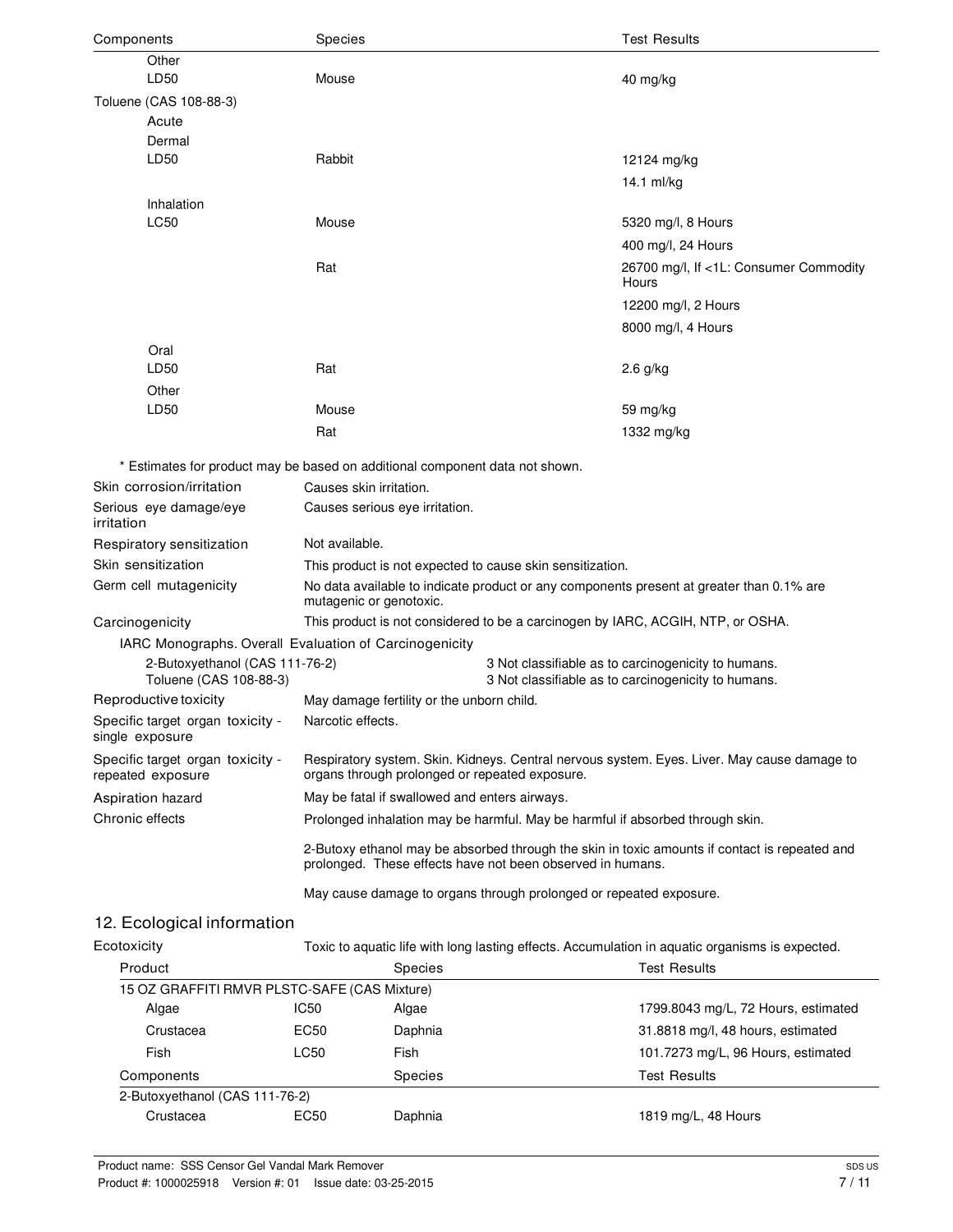| Components  |                                                  |             | <b>Species</b>                                             | <b>Test Results</b>          |
|-------------|--------------------------------------------------|-------------|------------------------------------------------------------|------------------------------|
|             | Aquatic                                          |             |                                                            |                              |
| Fish        |                                                  | <b>LC50</b> | Inland silverside (Menidia beryllina)                      | 1250 mg/l, 96 hours          |
|             | 9-Octadecenoic Acid (CAS 112-80-1)               |             |                                                            |                              |
|             | Aquatic                                          |             |                                                            |                              |
| <b>Fish</b> |                                                  | <b>LC50</b> | Fathead minnow (Pimephales promelas) 205 mg/l, 96 hours    |                              |
|             | Acetone (CAS 67-64-1)                            |             |                                                            |                              |
|             | Aquatic                                          |             |                                                            |                              |
|             | Crustacea                                        | EC50        | Water flea (Daphnia magna)                                 | 21.6 - 23.9 mg/l, 48 hours   |
| Fish        |                                                  | <b>LC50</b> | Rainbow trout, donaldson trout<br>(Oncorhynchus mykiss)    | 4740 - 6330 mg/l, 96 hours   |
|             | Diethylene Glycol Monobutyl Ether (CAS 112-34-5) |             |                                                            |                              |
|             | Aquatic                                          |             |                                                            |                              |
| Fish        |                                                  | <b>LC50</b> | Bluegill (Lepomis macrochirus)                             | 1300 mg/l, 96 hours          |
|             | Sodium Hydroxide (CAS 1310-73-2)                 |             |                                                            |                              |
| <b>Fish</b> |                                                  | <b>LC50</b> | Fish                                                       | 45, 96 Hours                 |
|             | Aquatic                                          |             |                                                            |                              |
|             | Crustacea                                        | <b>EC50</b> | Water flea (Ceriodaphnia dubia)                            | 34.59 - 47.13 mg/l, 48 hours |
| Fish        |                                                  | <b>LC50</b> | Western mosquitofish (Gambusia affinis) 125 mg/l, 96 hours |                              |
|             | Toluene (CAS 108-88-3)                           |             |                                                            |                              |
| Algae       |                                                  | <b>IC50</b> | Algae                                                      | 433.0001 mg/L, 72 Hours      |
|             | Crustacea                                        | <b>EC50</b> | Daphnia                                                    | 7.645 mg/L, 48 Hours         |
|             | Aquatic                                          |             |                                                            |                              |
|             | Crustacea                                        | <b>EC50</b> | Water flea (Daphnia magna)                                 | 5.46 - 9.83 mg/l, 48 hours   |
| Fish        |                                                  | <b>LC50</b> | Coho salmon, silver salmon<br>(Oncorhynchus kisutch)       | 8.11 mg/l, 96 hours          |

\* Estimates for product may be based on additional component data not shown.

Persistence and degradability No data is available on the degradability of this product.

Bioaccumulative potential No data available.

|                                   | Partition coefficient n-octanol / water (log Kow) |                                                   |
|-----------------------------------|---------------------------------------------------|---------------------------------------------------|
| Acetone                           |                                                   | $-0.24$                                           |
| Diethylene Glycol Monobutyl Ether |                                                   | 0.56                                              |
| 2-Butoxyethanol                   |                                                   | 0.83                                              |
| Propane                           |                                                   | 2.36                                              |
| Toluene                           |                                                   | 2.73                                              |
| <b>Butane</b>                     |                                                   | 2.89                                              |
| Mobility in soil                  | No data available.                                |                                                   |
| Othar advarea affacte             |                                                   | No other adverse environmental effects (e.g. ozon |

Other adverse effects No other adverse environmental effects (e.g. ozone depletion, photochemical ozone creation potential, endocrine disruption, global warming potential) are expected from this component.

### 13. Disposal considerations

| Disposal instructions                     | Collect and reclaim or dispose in sealed containers at licensed waste disposal site. Contents<br>under pressure. Do not puncture, incinerate or crush. Do not allow this material to drain into<br>sewers/water supplies. Do not contaminate ponds, waterways or ditches with chemical or used<br>container. Dispose of contents/container in accordance with local/regional/national/international<br>regulations. |  |
|-------------------------------------------|---------------------------------------------------------------------------------------------------------------------------------------------------------------------------------------------------------------------------------------------------------------------------------------------------------------------------------------------------------------------------------------------------------------------|--|
| Local disposal regulations                | Dispose in accordance with all applicable regulations.                                                                                                                                                                                                                                                                                                                                                              |  |
| Hazardous waste code                      | The waste code should be assigned in discussion between the user, the producer and the waste<br>disposal company.                                                                                                                                                                                                                                                                                                   |  |
| US RCRA Hazardous Waste U List: Reference |                                                                                                                                                                                                                                                                                                                                                                                                                     |  |
| Acetone (CAS 67-64-1)                     | U002                                                                                                                                                                                                                                                                                                                                                                                                                |  |
| Toluene (CAS 108-88-3)                    | U220                                                                                                                                                                                                                                                                                                                                                                                                                |  |
| Waste from residues / unused<br>products  | Dispose of in accordance with local regulations. Empty containers or liners may retain some<br>product residues. This material and its container must be disposed of in a safe manner (see:<br>Disposal instructions).                                                                                                                                                                                              |  |
| Contaminated packaging                    | Since emptied containers may retain product residue, follow label warnings even after container is<br>emptied.                                                                                                                                                                                                                                                                                                      |  |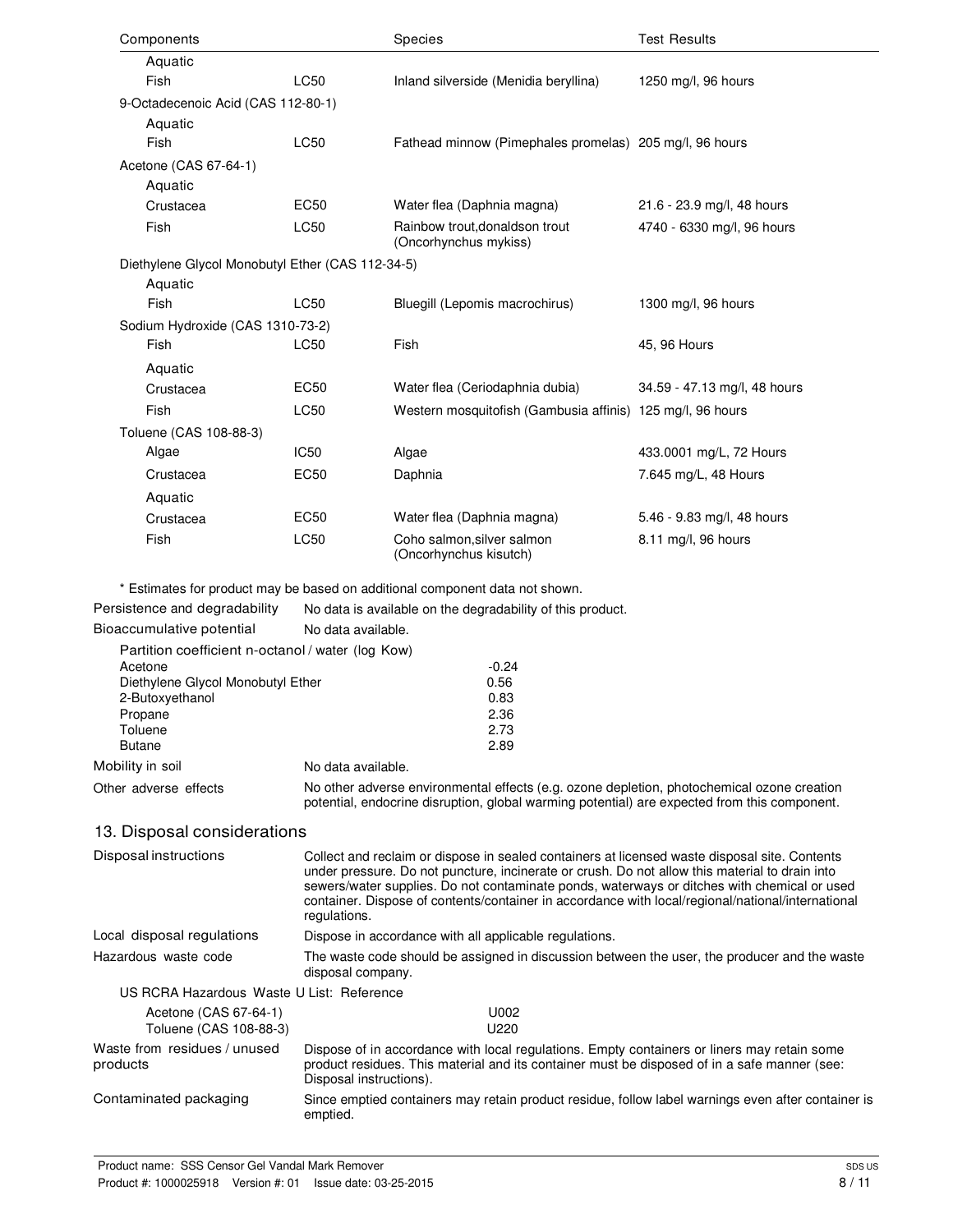## 14. Transport information

### DOT

| UN number                                                                      | UN1950                                                                                                                                                                                                                                                                                                                                                                                                                                                                                                           |
|--------------------------------------------------------------------------------|------------------------------------------------------------------------------------------------------------------------------------------------------------------------------------------------------------------------------------------------------------------------------------------------------------------------------------------------------------------------------------------------------------------------------------------------------------------------------------------------------------------|
| UN proper shipping name                                                        | Aerosols, flammable                                                                                                                                                                                                                                                                                                                                                                                                                                                                                              |
| Transport hazard class(es)                                                     | 2.1                                                                                                                                                                                                                                                                                                                                                                                                                                                                                                              |
| Subsidiary class(es)                                                           | Not available.                                                                                                                                                                                                                                                                                                                                                                                                                                                                                                   |
| Packing group                                                                  | Not available.                                                                                                                                                                                                                                                                                                                                                                                                                                                                                                   |
|                                                                                | Special precautions for user Read safety instructions, SDS and emergency procedures before handling.                                                                                                                                                                                                                                                                                                                                                                                                             |
| Labels required                                                                | None                                                                                                                                                                                                                                                                                                                                                                                                                                                                                                             |
| Special provisions                                                             | N82                                                                                                                                                                                                                                                                                                                                                                                                                                                                                                              |
| Packaging exceptions                                                           | 306                                                                                                                                                                                                                                                                                                                                                                                                                                                                                                              |
| Packaging non bulk                                                             | None                                                                                                                                                                                                                                                                                                                                                                                                                                                                                                             |
| Packaging bulk                                                                 | None                                                                                                                                                                                                                                                                                                                                                                                                                                                                                                             |
|                                                                                | This product meets the exception requirements of section 173.306 as a limited quantity and may be shipped as a limited quantity.<br>Until 12/31/2020, the "Consumer Commodity - ORM-D" marking may still be used in place of the new limited quantity diamond<br>mark for packages of UN 1950 Aerosols. Limited quantities require the limited quantity diamond mark on cartons after 12/31/20<br>and may be used now in place of the "Consumer Commodity ORM-D" marking and both may be displayed concurrently. |
| <b>IATA</b>                                                                    |                                                                                                                                                                                                                                                                                                                                                                                                                                                                                                                  |
| UN number                                                                      | UN1950                                                                                                                                                                                                                                                                                                                                                                                                                                                                                                           |
| UN proper shipping name                                                        | Aerosols, flammable                                                                                                                                                                                                                                                                                                                                                                                                                                                                                              |
| Transport hazard class(es)                                                     | 2.1                                                                                                                                                                                                                                                                                                                                                                                                                                                                                                              |
| Subsidiary class(es)                                                           |                                                                                                                                                                                                                                                                                                                                                                                                                                                                                                                  |
| Packaging group                                                                | Not available.                                                                                                                                                                                                                                                                                                                                                                                                                                                                                                   |
| Environmental hazards                                                          | Yes                                                                                                                                                                                                                                                                                                                                                                                                                                                                                                              |
| Labels required                                                                | 2.1                                                                                                                                                                                                                                                                                                                                                                                                                                                                                                              |
| <b>ERG Code</b>                                                                | 10L                                                                                                                                                                                                                                                                                                                                                                                                                                                                                                              |
|                                                                                | Special precautions for user Read safety instructions, SDS and emergency procedures before handling.                                                                                                                                                                                                                                                                                                                                                                                                             |
| <b>Packaging Exceptions</b>                                                    | LTD QTY                                                                                                                                                                                                                                                                                                                                                                                                                                                                                                          |
| <b>IMDG</b>                                                                    |                                                                                                                                                                                                                                                                                                                                                                                                                                                                                                                  |
| UN number                                                                      | <b>UN1950</b>                                                                                                                                                                                                                                                                                                                                                                                                                                                                                                    |
| UN proper shipping name                                                        | AEROSOLS, MARINE POLLUTANT                                                                                                                                                                                                                                                                                                                                                                                                                                                                                       |
| Transport hazard class(es)                                                     | 2.1                                                                                                                                                                                                                                                                                                                                                                                                                                                                                                              |
| Subsidiary class(es)                                                           |                                                                                                                                                                                                                                                                                                                                                                                                                                                                                                                  |
| Packaging group                                                                | Not available.                                                                                                                                                                                                                                                                                                                                                                                                                                                                                                   |
| Environmental hazards                                                          |                                                                                                                                                                                                                                                                                                                                                                                                                                                                                                                  |
| Marine pollutant                                                               | Yes                                                                                                                                                                                                                                                                                                                                                                                                                                                                                                              |
| Labels required                                                                | 2.1                                                                                                                                                                                                                                                                                                                                                                                                                                                                                                              |
| EmS                                                                            | $F-D, S-U$                                                                                                                                                                                                                                                                                                                                                                                                                                                                                                       |
| <b>Packaging Exceptions</b>                                                    | Special precautions for user Read safety instructions, SDS and emergency procedures before handling.<br>LTD QTY                                                                                                                                                                                                                                                                                                                                                                                                  |
| Transport in bulk according to<br>Annex II of MARPOL 73/78 and<br>the IBC Code | Not applicable.                                                                                                                                                                                                                                                                                                                                                                                                                                                                                                  |



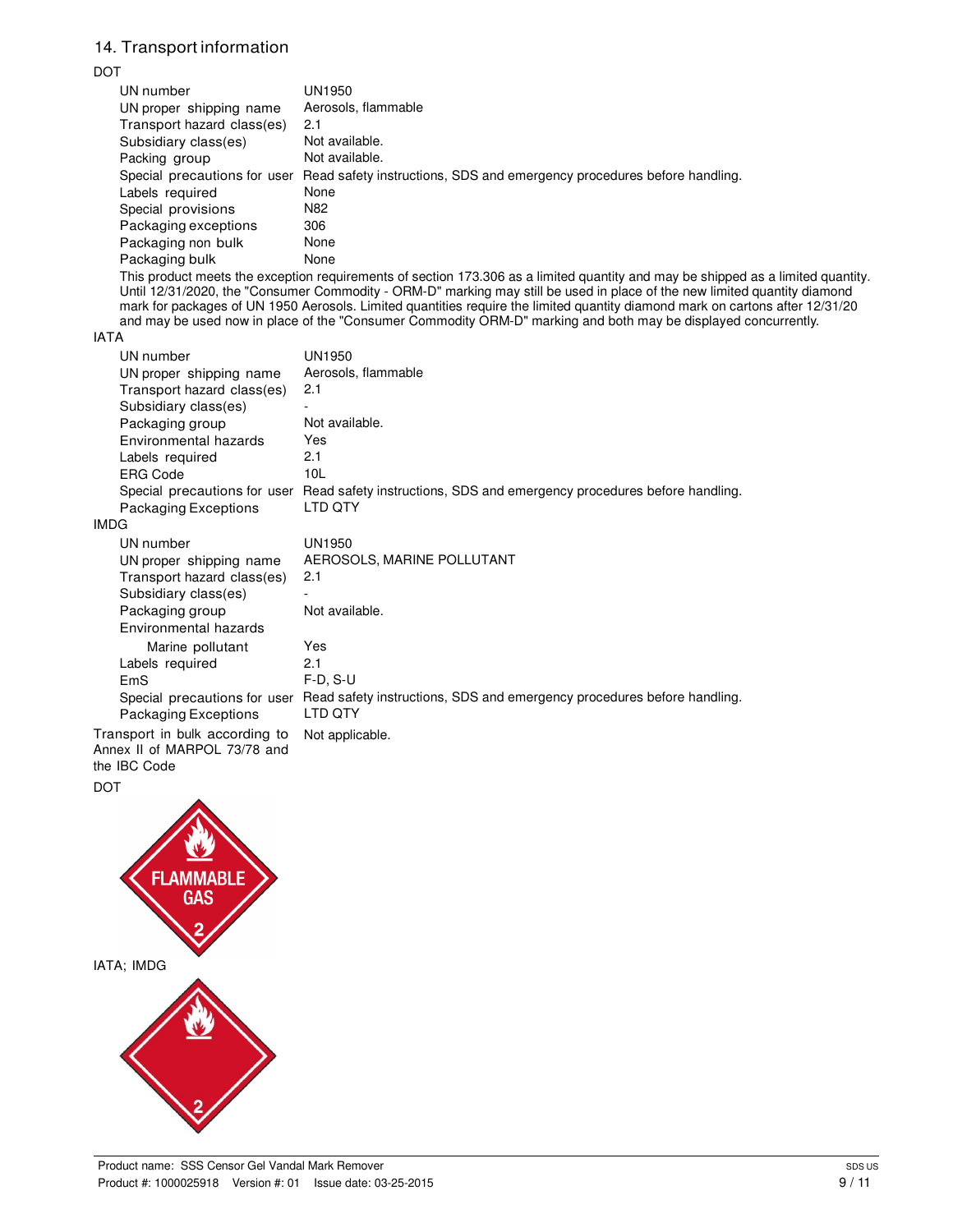Marine pollutant



### 15. Regulatory information

| US federal regulations                                                | Standard, 29 CFR 1910.1200.                                                      | This product is a "Hazardous Chemical" as defined by the OSHA Hazard Communication                          |  |
|-----------------------------------------------------------------------|----------------------------------------------------------------------------------|-------------------------------------------------------------------------------------------------------------|--|
|                                                                       | TSCA Section 12(b) Export Notification (40 CFR 707, Subpt. D)                    |                                                                                                             |  |
| Not regulated.                                                        |                                                                                  |                                                                                                             |  |
|                                                                       | CERCLA Hazardous Substance List (40 CFR 302.4)                                   |                                                                                                             |  |
| Acetone (CAS 67-64-1)                                                 |                                                                                  | <b>LISTED</b>                                                                                               |  |
| Sodium Hydroxide (CAS 1310-73-2)<br>Toluene (CAS 108-88-3)            |                                                                                  | <b>LISTED</b><br><b>LISTED</b>                                                                              |  |
|                                                                       | US. OSHA Specifically Regulated Substances (29 CFR 1910.1001-1050)               |                                                                                                             |  |
| Not listed.                                                           |                                                                                  |                                                                                                             |  |
| SARA 304 Emergency release notification                               |                                                                                  |                                                                                                             |  |
| Not regulated.                                                        |                                                                                  |                                                                                                             |  |
| Superfund Amendments and Reauthorization Act of 1986 (SARA)           |                                                                                  |                                                                                                             |  |
| Hazard categories                                                     | Immediate Hazard - Yes                                                           |                                                                                                             |  |
|                                                                       | Delayed Hazard - Yes                                                             |                                                                                                             |  |
|                                                                       | Fire Hazard - Yes<br>Pressure Hazard - Yes                                       |                                                                                                             |  |
|                                                                       | Reactivity Hazard - No                                                           |                                                                                                             |  |
| SARA 302 Extremely                                                    | No                                                                               |                                                                                                             |  |
| hazardous substance                                                   |                                                                                  |                                                                                                             |  |
| SARA 311/312 Hazardous                                                | No                                                                               |                                                                                                             |  |
| chemical                                                              |                                                                                  |                                                                                                             |  |
| Other federal regulations                                             |                                                                                  |                                                                                                             |  |
|                                                                       | Clean Air Act (CAA) Section 112 Hazardous Air Pollutants (HAPs) List             |                                                                                                             |  |
| Toluene (CAS 108-88-3)                                                | Clean Air Act (CAA) Section 112(r) Accidental Release Prevention (40 CFR 68.130) |                                                                                                             |  |
| Butane (CAS 106-97-8)                                                 |                                                                                  |                                                                                                             |  |
| Propane (CAS 74-98-6)                                                 |                                                                                  |                                                                                                             |  |
| Safe Drinking Water Act                                               | Not regulated.                                                                   |                                                                                                             |  |
| (SDWA)                                                                |                                                                                  |                                                                                                             |  |
| Chemical Code Number                                                  |                                                                                  | Drug Enforcement Administration (DEA). List 2, Essential Chemicals (21 CFR 1310.02(b) and 1310.04(f)(2) and |  |
| Acetone (CAS 67-64-1)                                                 |                                                                                  | 6532                                                                                                        |  |
| Toluene (CAS 108-88-3)                                                |                                                                                  | 6594                                                                                                        |  |
|                                                                       |                                                                                  | Drug Enforcement Administration (DEA). List 1 & 2 Exempt Chemical Mixtures (21 CFR 1310.12(c))              |  |
| Acetone (CAS 67-64-1)<br>Toluene (CAS 108-88-3)                       |                                                                                  | 35 % weight/volumn<br>35 % weight/volumn                                                                    |  |
| DEA Exempt Chemical Mixtures Code Number                              |                                                                                  |                                                                                                             |  |
| Acetone (CAS 67-64-1)                                                 |                                                                                  | 6532                                                                                                        |  |
| Toluene (CAS 108-88-3)                                                |                                                                                  | 594                                                                                                         |  |
| Food and Drug<br>Administration (FDA)                                 | Not regulated.                                                                   |                                                                                                             |  |
| US state regulations                                                  |                                                                                  |                                                                                                             |  |
|                                                                       | US. New Jersey Worker and Community Right-to-Know Act                            |                                                                                                             |  |
| Butane (CAS 106-97-8)                                                 |                                                                                  | 500 lbs                                                                                                     |  |
| Propane (CAS 74-98-6)                                                 |                                                                                  | 500 lbs                                                                                                     |  |
| Toluene (CAS 108-88-3)<br>US. Pennsylvania RTK - Hazardous Substances |                                                                                  | 500 lbs                                                                                                     |  |
| 2-Butoxyethanol (CAS 111-76-2)                                        |                                                                                  |                                                                                                             |  |
| 9-Octadecenoic Acid (CAS 112-80-1)                                    |                                                                                  |                                                                                                             |  |